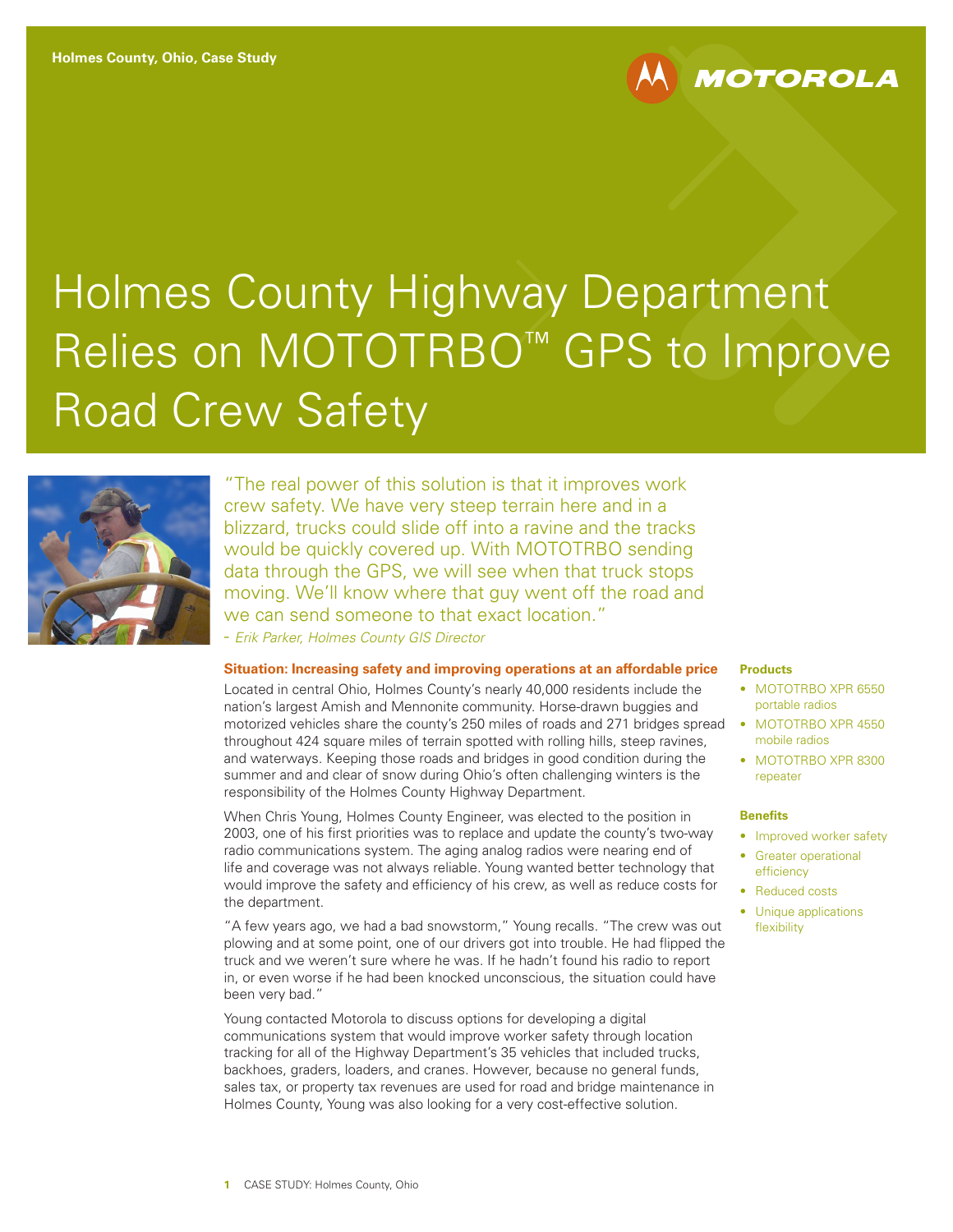

"Through the MOTOTRBO we're able to split the narrow band frequency, creating two channels out of one frequency… We use one channel for voice and the other channel to transmit the GPS data from the trucks back to our server.'

*- Erik Parker, Holmes County Director of Geographic Information Systems.*

## **Solution: MOTOTRBO digital radios with GPS location tracking**

The local Motorola Channel Partner proposed MOTOTRBO digital radios with built-in GPS capability. Not only would the digital radios provide better coverage and clarity, the location tracking function would be able to monitor the trucks and report back, up to every second if necessary, where each truck was at all times.

The GPS-equipped portable and mobile radios can be configured to transmit the coordinates of Holmes County vehicles at pre-programmed intervals from several minutes to virtual real-time intervals of one second. Monitoring of fleet movement is clearly displayed on a high resolution, color coded map showing each truck's location.

"It was a great solution because we'd be able to watch the trucks and in the event of an accident, we'd know exactly where they were and could get someone out there quickly," Young says.

## **Results: "The real power of this solution is work crew safety"**

MOTOTRBO delivers improved spectrum efficiency compared to analog radios and alternative digital offerings, by doubling channel capacity, supporting more users, and enabling more information to be transmitted on existing frequencies.

"Through the MOTOTRBO we're able to split the narrow band frequency, creating two channels out of one frequency," says Erik Parker, Holmes County Director of Geographic Information Systems. "We use one channel for voice and the other channel to transmit the GPS data from the trucks back to our server."

Holmes County uses a fleet management application developed specifically for MOTOTRBO radios by NeoTerra™ Systems, a Motorola Professional Radio Application Provider. The MOTOTRBO radios mounted on the vehicle sends the location data to a MOTOTRBO radio connected to the server which is then processed by the fleet management application and displayed through a web-based mapping application developed by the Holmes County GIS.

Holmes County sets the cadence of data transmission depending on weather conditions and activity. For example, a backhoe confined to the small area of a work site only needs to be tracked once every five to 15 minutes. However, in the winter during a snowstorm when salt trucks are plowing the roads, safety is a critical issue and the County needs to know where those trucks are every 15 seconds.

"The real power of this solution is that it improves work crew safety," says Parker. "We have very steep terrain here and in a blizzard, trucks could slide off into a ravine and the tracks would be quickly covered up. With MOTOTRBO sending GPS positions of the vehicles through the data channel, we will see when that truck stops moving. We'll know where that guy went off the road and we can send someone to that exact location."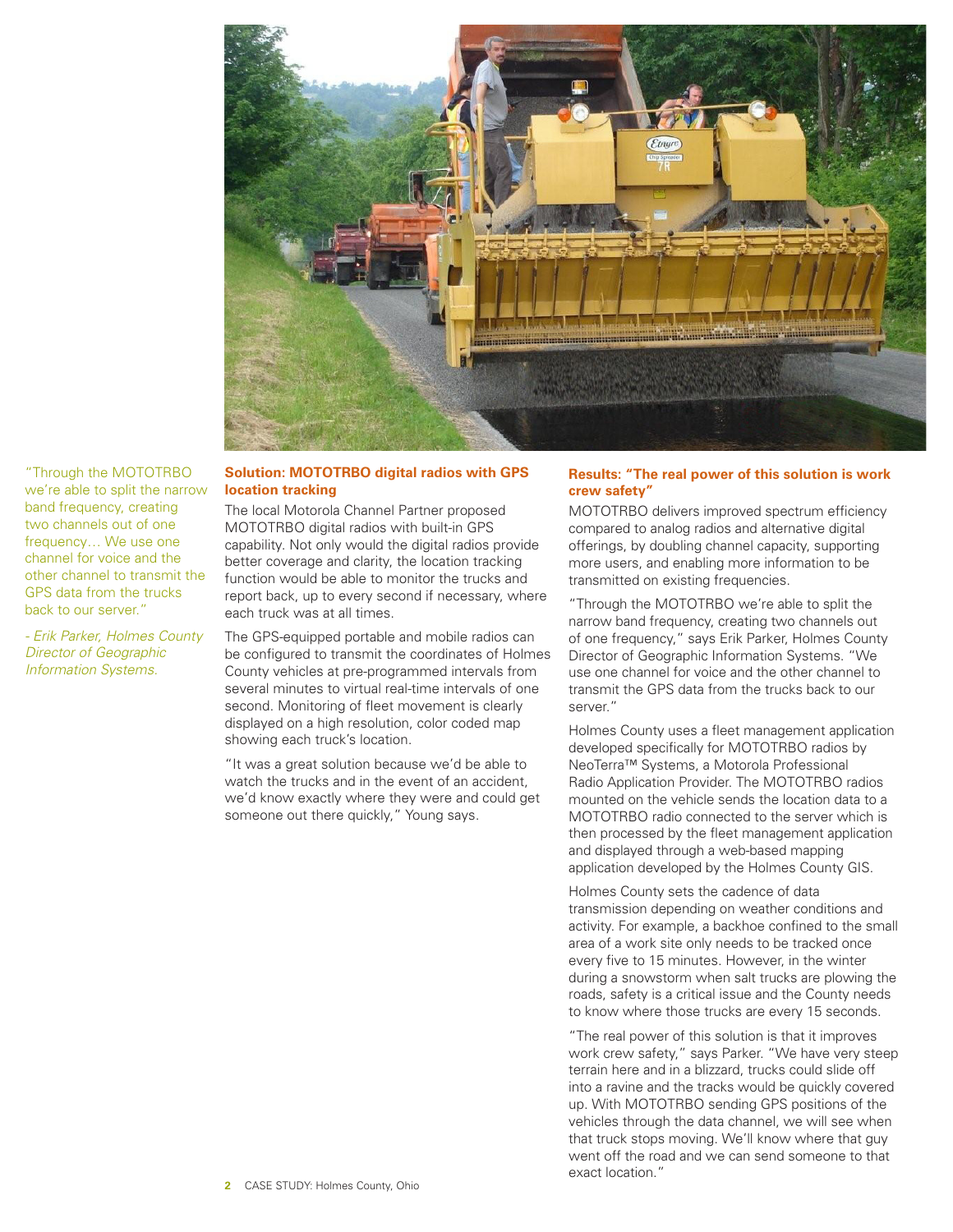"We're very happy with the MOTOTRBO solution. With the level of confidence it has given us to keep our team safe, we can now look ahead to Phase Two – reducing our costs even further by monitoring and tracking salt usage."

– *Chris Young, County Engineer, Holmes County Highway Department*

# **Extending the value of the solution**

In addition to increased safety, the MOTOTRBO solution also provides Holmes County with:

- **• Better operations control:**  With a macroview of where each vehicle is located at any point in time, supervisors can ensure that work teams are where they are supposed to be.
- **• Reduced cost through supply monitoring:** Through the MOTOTRBO radios, data can be pulled from the control box on the salt spreader that monitors salt usage, telling supervisors when the driver is running low and helping them make decisions about the rate of salt flow.
- **• Finding lost or stolen equipment:** Whether the radios have been stolen or simply lost, the GPS continues to transmit its location, making recovery easier and reducing the need to purchase replacement radios.
- **• Making information available to the public:** The county makes the mapping feature available on its website, enabling residents to see exactly where the trucks are and estimate when their local roads will be cleared.
- **• Pre-define authorized access:** While the public can view the location of snowplows, Holmes County supervisors, depending upon their level of authorization, are given access to track and monitor the location of additional county vehicles, including trucks, graders, loaders, and cranes.
- **• Accountability:** Sometimes residents call in complaining that the salt trucks knocked down their mailbox or that their roads haven't yet been cleared. With time stamped location data, the County can prove whether or not those claims are accurate.
- **• Providing greater coverage:** MOTOTRBO radios with the stronger digital signal also enables the road crew to communicate farther throughout the county and with greater audio clarity than the County's previous analog radios, in spite of challenging terrain filled with steep hills and deep valleys.



*Motorola MOTOTRBO XPR Digital Radios*